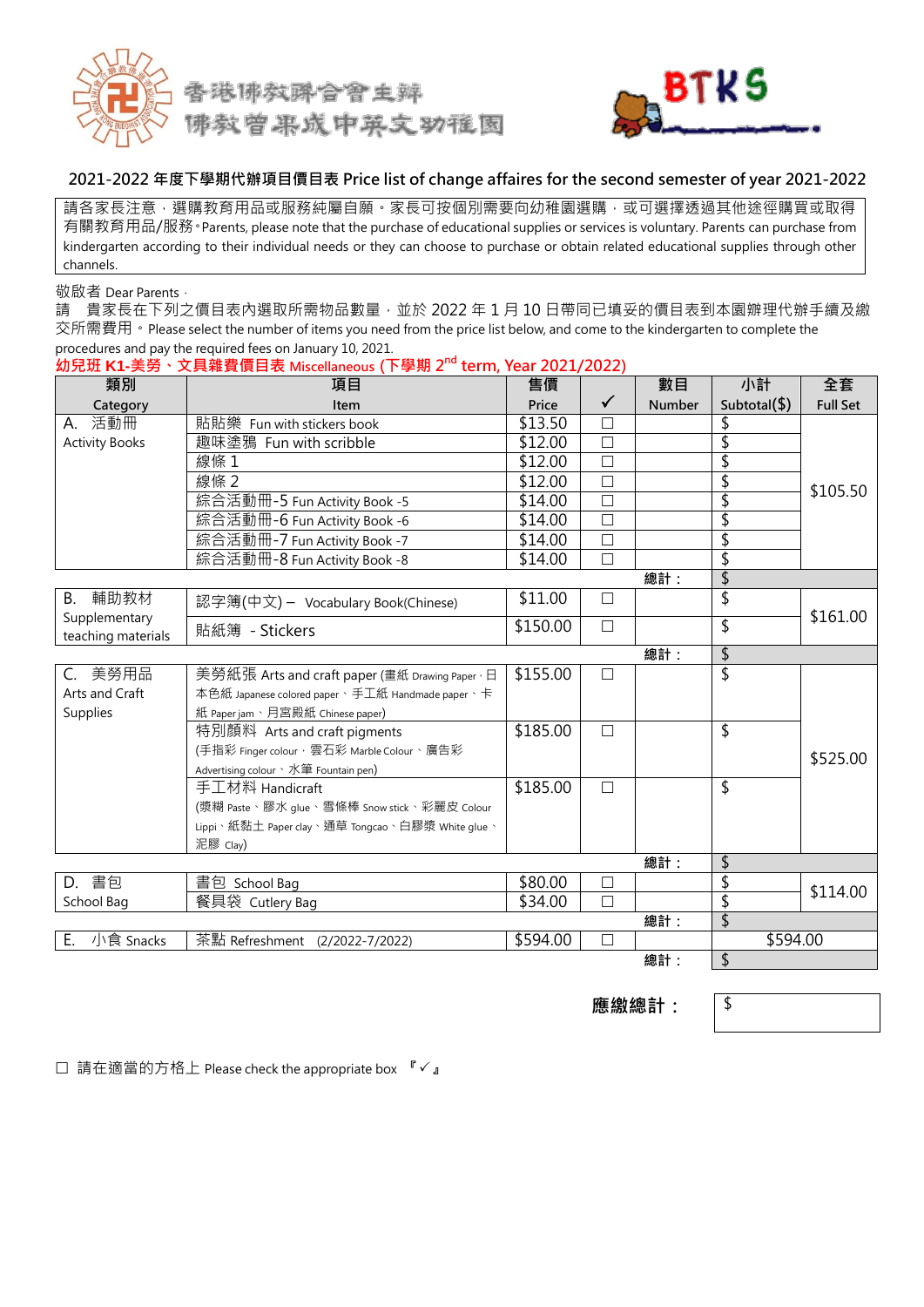# **注意事項 Attention:**

- 1. 插班學生請自行到影樓拍攝證件相片, 粉紅色底 1 吋半×2 吋 (18 張) For the new admission students, please go to the studio to shoot documents photographs, with pink background,  $1.5'' \times 2''$  (18pcs)
- 2. 家長需於二零二二年一月十日(星期一)前,將本通告交回學校辦理有關訂購手續 If you would like to purchase the books through Buddhist Tsang Kor Sing Anglo-Chinese kindergarten, please kindly return the reply slip before 10<sup>th</sup> January,2022.
- 3. 本園為各位家長代辦以上用品,純方便家長為主,家長可自行在外購買,悉隨尊意 You can also directly purchase the books from the above publishers if you wish.
- 4. 本校收取費用後會即時代為辦理,如因事退學,所繳交之費用不設退款,只可退回所訂之物品;唯茶點費只可按 月份退回 After the fee has been collected and if the student dropout from the school fee paid will not be refunded. Only the items bought will be returned . The refreshment fee will be refunded only by month.
- 5. 付款方法 Payment method
	- □ 入數紙 Pay-in-slip:請於 10-01-2022(星期一)前把入數紙交到學校辦理 Please hand it in to the Kindergarten before 10 thJanuary,2022 (Monday)**恒生銀行-戶口號碼 Hang Seng Bank Account No 219-036332-002 佛教曾果成中英文幼稚園 Buddhist Tsang Kor Sing Anglo-Chinese Kindergarten**
	- 支票 Cheque:支票台頭請寫「**佛教曾果成中英文幼稚園**」Payable to 'Buddhist Tsang Kor Sing Anglo-Chinese Kindergarten'
	- $\square$  EPS

敬請各位家長留意上述之安排,如有任何疑問,歡迎與鍾小姐聯絡,電話 23611267 / 91712655, 繳費後收條與本文件 影印副本將送呈給閣下 Please find Ms Chung at 23611267 / 91712655 if you have any enquiries. A copy of receipt will be given to you once we have received the payment.

| 學生姓名                 | 班<br>別 |
|----------------------|--------|
| Student Name:        | Class: |
| 家長簽署                 | 期<br>A |
| Parents' Signature : | Date : |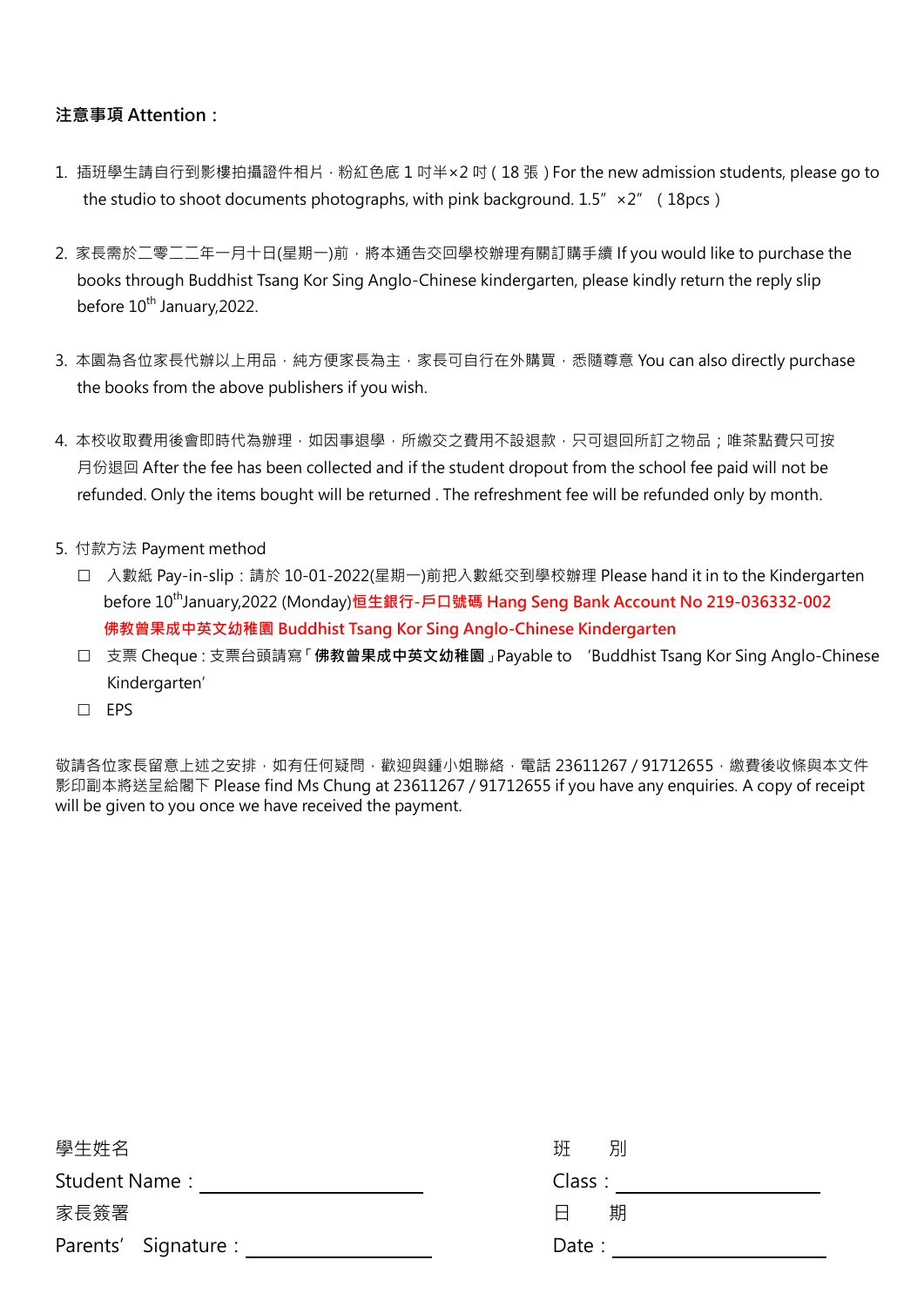



#### **2021-2022 年度下學期代辦項目價目表 Price list of change affaires for the second semester of year 2021-2022**

請各家長注意,選購教育用品或服務純屬自願。家長可按個別需要向幼稚園選購,或可選擇透過其他途徑購買或取得有關教育用品/ 服務 • Parents, please note that the purchase of educational supplies or services is voluntary. Parents can purchase from kindergarten according to their individual needs or they can choose to purchase or obtain related educational supplies through other channels. 敬啟者 Dear Parents,

請 貴家長在下列之價目表內選取所需物品數量,並於 2022 年 1 月 10 日帶同已填妥的價目表到本園辧理代辦手續及繳交所需費用。 Please select the number of items you need from the price list below, and come to the kindergarten to complete the procedures and pay the required fees on January 10, 2022. **IF BUT 2<sup>nd</sup> term, Year 2021/20** 

| 幼低班 K2-美勞、文具雜費價目表 Miscellaneous (下學期 2 <sup>nd</sup> term, Year 2021/2022) |                                                 |          |              |                                      |                 |                 |
|----------------------------------------------------------------------------|-------------------------------------------------|----------|--------------|--------------------------------------|-----------------|-----------------|
| 類別                                                                         | 項目                                              | 售價       |              | 數目                                   | 小計              | 全套              |
| Category                                                                   | Item                                            | Price    | $\checkmark$ | <b>Number</b>                        | Subtotal $(\$)$ | <b>Full Set</b> |
| A. 活動冊                                                                     | 中文寫字練習簿                                         | \$7.30   | $\Box$       | 2本                                   | \$              |                 |
| <b>Activity Books</b>                                                      | 英文寫字練習簿                                         | \$7.60   | $\Box$       | $\overline{2}$ $\overline{\uparrow}$ | \$              |                 |
|                                                                            | 數學練習簿                                           | \$7.30   | $\Box$       | 2本                                   | \$              |                 |
|                                                                            | 綜合活動冊-5 Fun Activity Book -5                    | \$16.00  | $\Box$       |                                      | \$              | \$108.40        |
|                                                                            | 綜合活動冊-6 Fun Activity Book -6                    | \$16.00  | $\Box$       |                                      | \$              |                 |
|                                                                            | 綜合活動冊-7 Fun Activity Book -7                    | \$16.00  | $\Box$       |                                      | \$              |                 |
|                                                                            | 綜合活動冊-8 Fun Activity Book -8                    | \$16.00  | $\Box$       |                                      | \$              |                 |
|                                                                            |                                                 |          |              | 總計:                                  | \$              |                 |
| B. 輔助教材                                                                    | 認字簿(中文) - Vocabulary Book(Chinese)              | \$13.50  | $\Box$       |                                      | \$              |                 |
| Supplementary<br>teaching materials                                        | 認字簿(英文) - Vocabulary Book(English)              | \$13.50  | $\Box$       |                                      | \$              | \$27.00         |
|                                                                            |                                                 |          |              | 總計:                                  | \$              |                 |
| C. 美勞用品                                                                    | 美勞紙張 Arts and craft paper (畫紙 Drawing Paper · 日 | \$175.00 | $\Box$       |                                      | \$              |                 |
| Arts and Craft                                                             | 本色紙 Japanese colored paper、手工紙 Handmade paper、卡 |          |              |                                      |                 |                 |
| Supplies                                                                   | 紙 Paper jam、月宮殿紙 Chinese paper)                 |          |              |                                      |                 |                 |
|                                                                            | 特別顏料 Arts and craft pigments                    | \$180.00 | $\Box$       |                                      | \$              |                 |
|                                                                            | (手指彩 Finger colour, 雲石彩 Marble Colour、廣告彩       |          |              |                                      |                 | \$540.00        |
|                                                                            | Advertising colour、水筆 Fountain pen)             |          |              |                                      |                 |                 |
|                                                                            | 手工材料 Handicraft                                 | \$185.00 | $\Box$       |                                      | \$              |                 |
|                                                                            | (漿糊 Paste、膠水 glue、雪條棒 Snow stick、彩麗皮 Colour     |          |              |                                      |                 |                 |
|                                                                            | Lippi、紙黏土 Paper clay、通草 Tongcao、白膠漿 White glue、 |          |              |                                      |                 |                 |
|                                                                            | 泥膠 Clay)                                        |          |              |                                      |                 |                 |
| 總計:                                                                        |                                                 |          |              |                                      | \$              |                 |
| D. 書包                                                                      | 書包 School Bag                                   | \$80.00  | $\Box$       |                                      | \$              | \$114.00        |
| School Bag                                                                 | 餐具袋 Cutlery Bag                                 | \$34.00  | $\Box$       |                                      | \$              |                 |
|                                                                            |                                                 |          |              | 總計:                                  | \$              |                 |
| E.<br>小食 Snacks                                                            | 茶點 Refreshment (2/2022-7/2022)                  | \$594.00 | $\Box$       |                                      | \$594.00        |                 |
|                                                                            |                                                 |          |              | 總計:                                  | \$              |                 |

應繳總計: <sup>|\$</sup>

□ 請在適當的方格上 Please check the appropriate box 『√』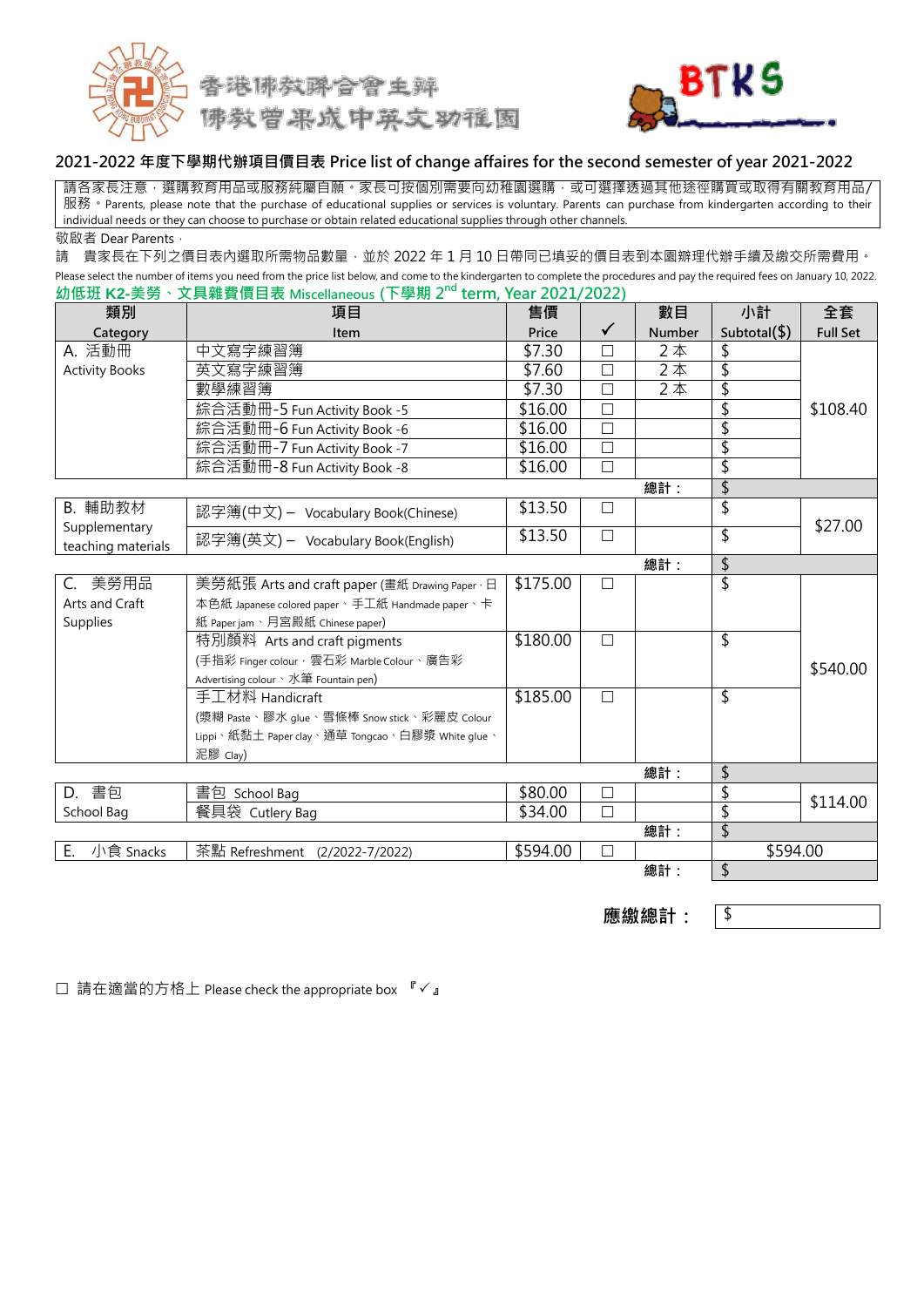# **注意事項 Attention:**

- 1. 插班學生請自行到影樓拍攝證件相片, 粉紅色底 1 吋半×2 吋 (18 張) For the new admission students, please go to the studio to shoot documents photographs, with pink background.  $1.5'' \times 2''$  (18pcs)
- 2. 家長需於二零二二年一月十日(星期一)前,將本通告交回學校辦理有關訂購手續 If you would like to purchase the books through Buddhist Tsang Kor Sing Anglo-Chinese kindergarten, please kindly return the reply slip before 10<sup>th</sup> January, 2022.
- 3. 本園為各位家長代辦以上用品,純方便家長為主,家長可自行在外購買,悉隨尊意 You can also directly purchase the books from the above publishers if you wish.
- 4. 本校收取費用後會即時代為辦理,如因事退學,所繳交之費用不設退款,只可退回所訂之物品;唯茶點費只可按 月份退回 After the fee has been collected and if the student dropout from the school fee paid will not be refunded. Only the items bought will be returned . The refreshment fee will be refunded only by month.
- 5. 付款方法 Payment method
	- □ 入數紙 Pay-in-slip:請於 10-01-2022(星期一)前把入數紙交到學校辦理 Please hand it in to the Kindergarten before 10 thJanuary, 2022 (Monday)**恒生銀行-戶口號碼 Hang Seng Bank Account No 219-036332-002 佛教曾果成中英文幼稚園 Buddhist Tsang Kor Sing Anglo-Chinese Kindergarten**
	- 支票 Cheque:支票台頭請寫「**佛教曾果成中英文幼稚園**」Payable to 'Buddhist Tsang Kor Sing Anglo-Chinese Kindergarten'
	- $\Box$  EPS

敬請各位家長留意上述之安排,如有任何疑問,歡迎與鍾小姐聯絡,電話 23611267 / 91712655, 繳費後收條與本文件 影印副本將送呈給閣下 Please find Ms Chung at 23611267 / 91712655 if you have any enquiries. A copy of receipt will be given to you once we have received the payment.

| 學生姓名                 | 班<br>別 |
|----------------------|--------|
| Student Name:        | Class: |
| 家長簽署                 | 期<br>Н |
| Parents' Signature : | Date:  |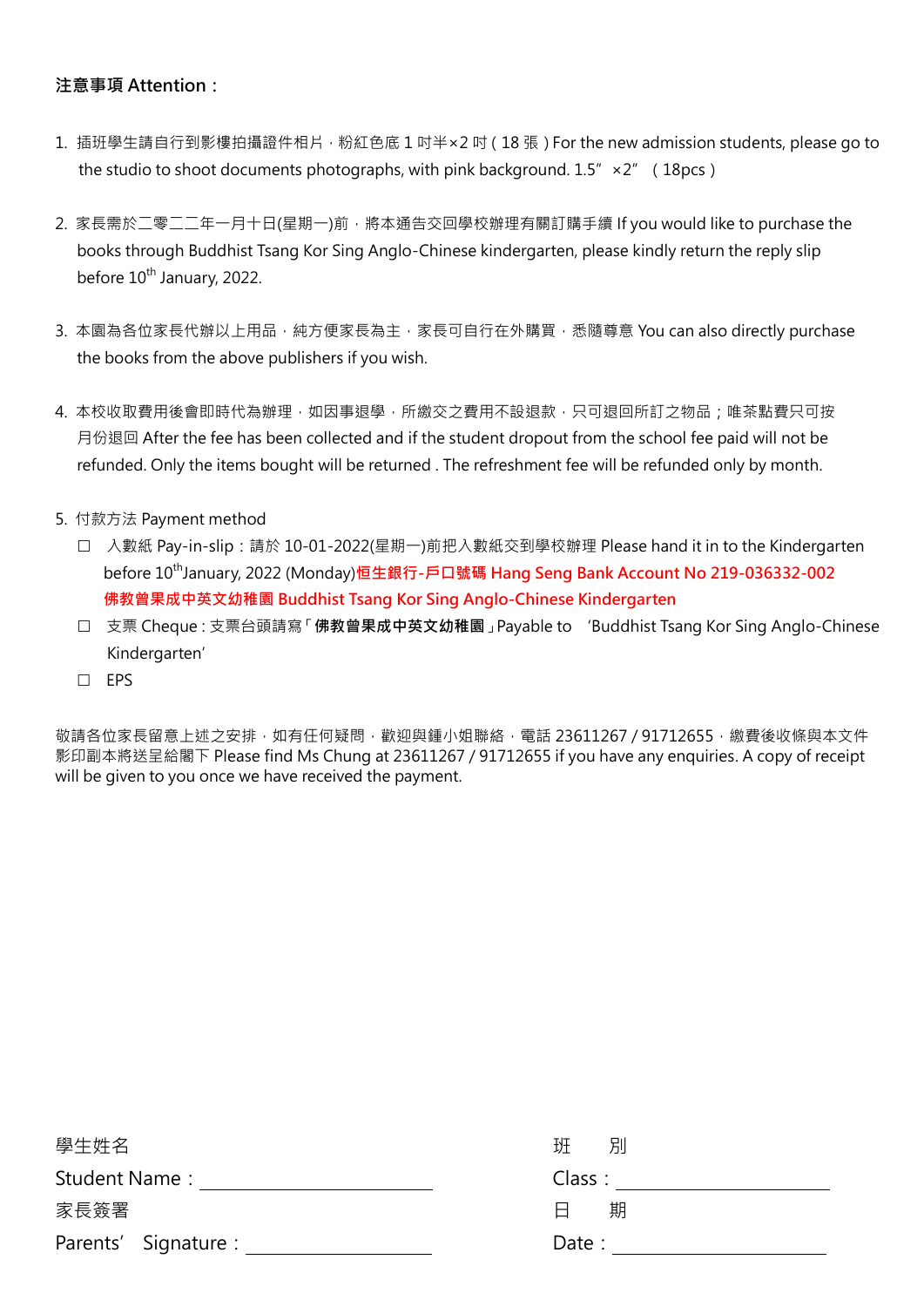



# **2021-2022 年度下學期代辦項目價目表 Price list of change affaires for the second semester of year 2021-2022**

請各家長注意,選購教育用品或服務純屬自願。家長可按個別需要向幼稚園選購,或可選擇透過其他途徑購買或取得有關教育用品/ 服務 • Parents, please note that the purchase of educational supplies or services is voluntary. Parents can purchase from kindergarten according to their individual needs or they can choose to purchase or obtain related educational supplies through other channels. 敬啟者 Dear Parents,

請 貴家長在下列之價目表內選取所需物品數量,並於 2022 年 1 月 10 日帶同已填妥的價目表到本園辧理代辦手續及繳交所需費用。 Please select the number of items you need from the price list below, and come to the kindergarten to complete the procedures and pay the required fees on January 10, 2022.

| 幼高班 K3-美勞、文具雜費價目表 Miscellaneous (下學期 2 <sup>nd</sup> term, Year 2021/2022) |                                                 |          |              |                         |                 |                 |
|----------------------------------------------------------------------------|-------------------------------------------------|----------|--------------|-------------------------|-----------------|-----------------|
| 類別                                                                         | 項目                                              | 售價       |              | 數目                      | 小計              | 全套              |
| Category                                                                   | Item                                            | Price    | $\checkmark$ | Number                  | Subtotal $(\$)$ | <b>Full Set</b> |
| A. 活動冊                                                                     | 綜合活動冊-5 Fun Activity Book -5                    | \$16.00  | □            |                         | \$              |                 |
| <b>Activity Books</b>                                                      | 綜合活動冊-6 Fun Activity Book -6                    | \$16.00  | $\Box$       |                         | \$              |                 |
|                                                                            | 綜合活動冊-7 Fun Activity Book -7                    | \$16.00  | $\Box$       |                         | \$              |                 |
|                                                                            | 綜合活動冊-8 Fun Activity Book -8                    | \$16.00  | П            |                         | \$              | \$130.60        |
|                                                                            | 中文寫字練習簿                                         | \$7.30   | $\Box$       | 3本                      | \$              |                 |
|                                                                            | 英文寫字練習簿                                         | \$7.60   | $\Box$       | 3本                      | \$              |                 |
|                                                                            | 數學練習簿                                           | \$7.30   | П            |                         | \$              |                 |
|                                                                            |                                                 |          |              | 總計:                     | \$              |                 |
| B. 輔助教材                                                                    | 認字簿(中文) - Vocabulary Book(Chinese)              | \$13.00  | $\Box$       |                         | \$              | \$26.00         |
| Supplementary<br>teaching materials                                        | 認字簿(英文) - Vocabulary Book(English)              | \$13.00  | $\Box$       |                         | \$              |                 |
|                                                                            |                                                 |          |              | 總計:                     | \$              |                 |
| C. 美勞用品                                                                    | 美勞紙張 Arts and craft paper (畫紙 Drawing Paper · 日 | \$170.00 | □            |                         | \$              |                 |
| Arts and Craft                                                             | 本色紙 Japanese colored paper、手工紙 Handmade paper、卡 |          |              |                         |                 |                 |
| Supplies                                                                   | 紙 Paper jam、月宮殿紙 Chinese paper)                 |          |              |                         |                 |                 |
|                                                                            | 特別顏料 Arts and craft pigments                    | \$185.00 | $\Box$       |                         | \$              |                 |
|                                                                            | (手指彩 Finger colour, 雲石彩 Marble Colour、廣告彩       |          |              |                         |                 | \$540.00        |
|                                                                            | Advertising colour、水筆 Fountain pen)             |          |              |                         |                 |                 |
|                                                                            | 手工材料 Handicraft                                 | \$185.00 | $\Box$       |                         | \$              |                 |
|                                                                            | (漿糊 Paste、膠水 glue、雪條棒 Snow stick、彩麗皮 Colour     |          |              |                         |                 |                 |
|                                                                            | Lippi、紙黏土 Paper clay、通草 Tongcao、白膠漿 White glue、 |          |              |                         |                 |                 |
|                                                                            | 泥膠 Clay)                                        |          |              |                         |                 |                 |
|                                                                            |                                                 |          |              | 總計:                     | \$              |                 |
| D. 書包                                                                      | 書包 School Bag                                   | \$80.00  | $\Box$       |                         | \$              | \$114.00        |
| School Bag                                                                 | 餐具袋 Cutlery Bag                                 | \$34.00  | □            |                         | \$              |                 |
| 總計:                                                                        |                                                 |          |              | $\overline{\mathsf{S}}$ |                 |                 |
| E.<br>小食 Snacks                                                            | 茶點 Refreshment (2/2022-7/2022)                  | \$594.00 | П            |                         | \$594.00        |                 |
|                                                                            |                                                 |          |              | 總計:                     | \$              |                 |

應繳總計: <sup>| \$</sup>

□ 請在適當的方格上 Please check the appropriate box 『√』